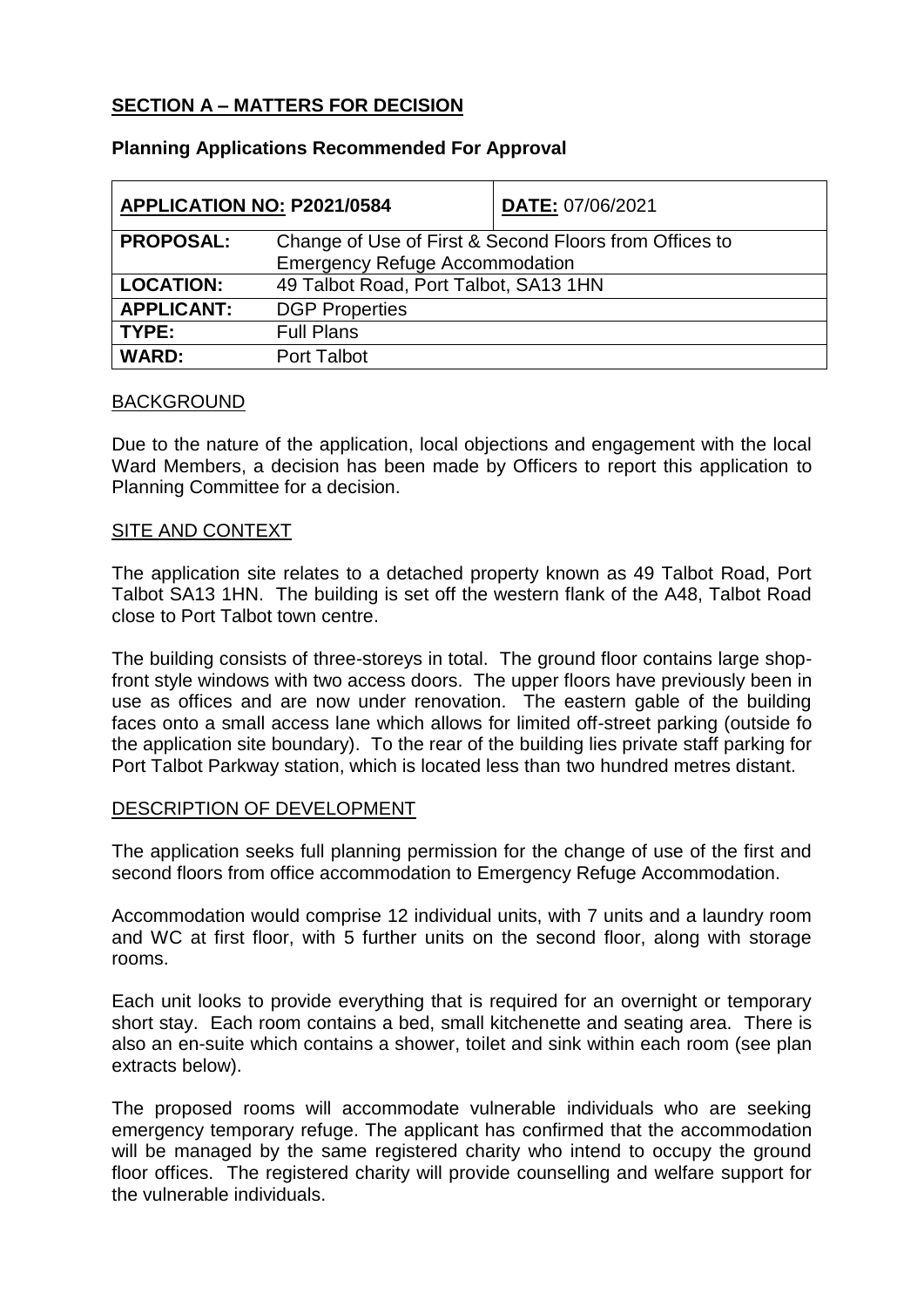The emphasis is upon limited stays of only a couple of nights, with the limited individual floor space impractical to offer anything more than that timescale. The applicant's intent is to offer a temporary solution to an individual's homelessness, and to guide and steer that individual to more permanent accommodation elsewhere in association with local authority and housing association support networks.



The proposed change of use will not require any external works or physical extension of the building, with the accommodation being contained within the current floor layout of the building, and the structure of rooms being subdivided to create individual occupant spaces.

# NEGOTIATIONS

While there have been no negotiations, the applicant has on request provided a Management Plan, which is considered further below.

## PLANNING HISTORY

The application site has the following relevant planning history: -

 P2012/0168 – COU from Office and training building to financial and professional use (A2): Approved.

#### CONSULTATIONS

**Environmental Health**: No objections

## **Head of Engineering and Transport (Highways):** No objections

#### REPRESENTATIONS

A site notice was displayed on June  $6<sup>th</sup>$  2021. In response, to date 8 no. representations have been received, with the issues raised summarised as follows: -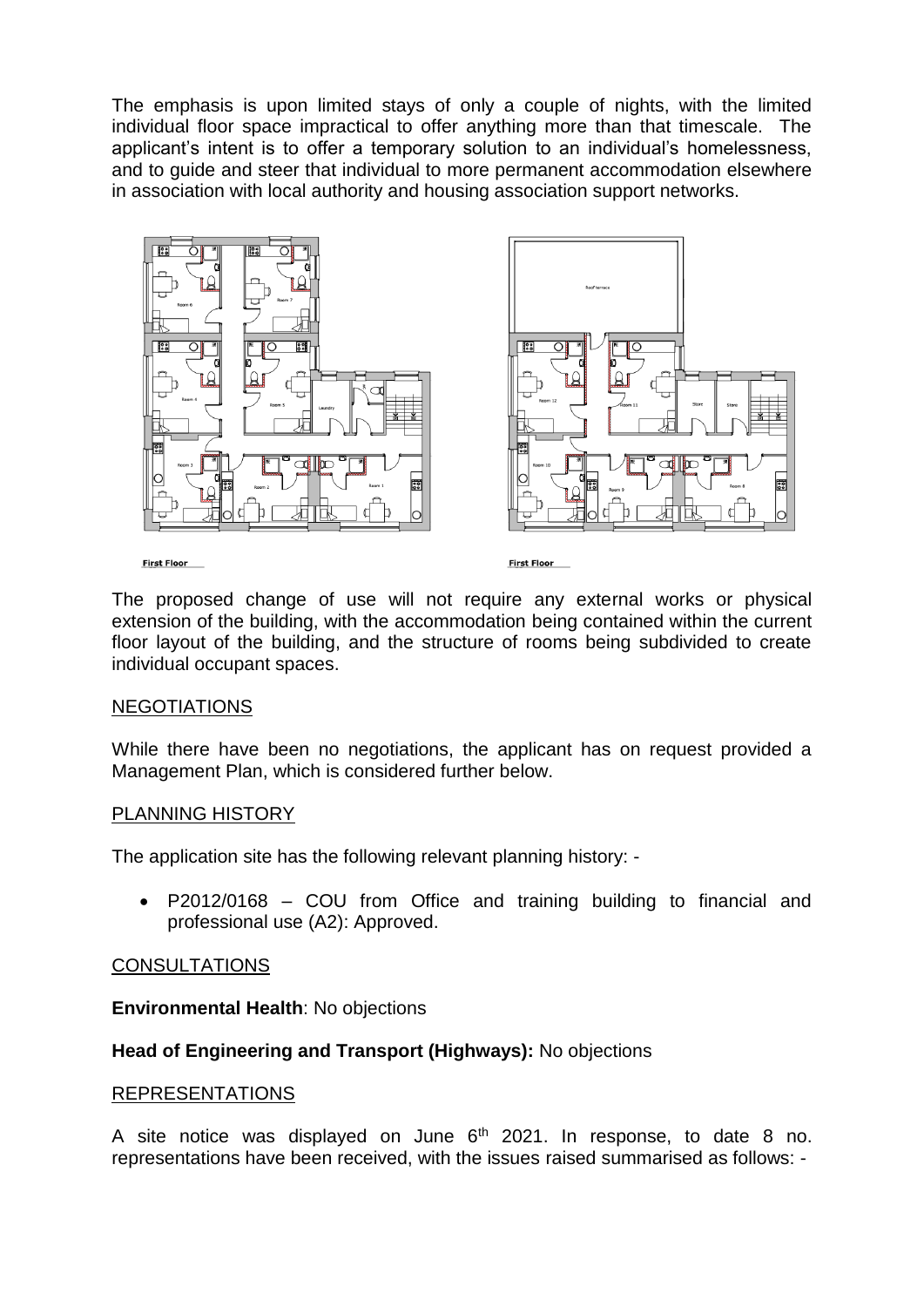- Increased crime levels, specifically drug use, alcohol abuse and criminal damage
- Concerns for the mental well-being of the inhabitants of the area, especially the children given the proximity of the schools
- The area does not really need more of the proposed use, given what is already present in the area.
- Clarity on the type of individual to be housed at the development
- There is alternative accommodation in the nearby YMCA

# REPORT

The Well-being of Future Generations Act (Wales) 2015 places a duty on the Council to take reasonable steps in exercising its functions to meet its sustainable development (or wellbeing) objectives. This report has been prepared in consideration of the Council's duty and the "sustainable development principle", as set out in the 2015 Act. In reaching the recommendation set out below, the Council has sought to ensure that the needs of the present are met without compromising the ability of future generations to meet their own needs.

## National Planning Policy:

[Planning Policy Wales](https://gov.wales/sites/default/files/publications/2021-02/planning-policy-wales-edition-11_0.pdf) (Edition 11) was revised and restructured in February 2021 to coincide with publication of, and take into account the policies, themes and approaches set out in, Future Wales - [the National Plan 2040](https://gov.wales/sites/default/files/publications/2021-02/future-wales-the-national-plan-2040.pdf) and to deliver the vision for Wales that is set out therein.

Future Wales now forms part of the Development Plan for all parts of Wales, comprising a strategy for addressing key national priorities through the planning system, including sustaining and developing a vibrant economy, achieving decarbonisation and climate-resilience, developing strong ecosystems and improving the health and well-being of our communities. All Development Management decisions, strategic and local development plans, planning appeals and all other work directed by the development plan need to accord with Future Wales.

The primary objective of PPW is to ensure that the planning system contributes towards the delivery of sustainable development and improves the social, economic, environmental and cultural well-being of Wales, as required by the Planning (Wales) Act 2015 and the Well-being of Future Generations (Wales) Act 2015.

PPW11 takes the seven *Well-being Goals* and the five *Ways of Working* as overarching themes and embodies a placemaking approach throughout, with the aim of delivering *Active and Social Places*, *Productive and Enterprising Places* and *Distinctive and Natural Places.* It also identifies the planning system as one of the main tools to create sustainable places, and that placemaking principles are a tool to achieving this through both plan making and the decision making process.

#### Local Planning Policies

The Local Development Plan for the area comprises the [Neath Port Talbot Local](https://www.npt.gov.uk/7328)  [Development Plan](https://www.npt.gov.uk/7328) which was adopted in January 2016, and within which the following policies are of relevance: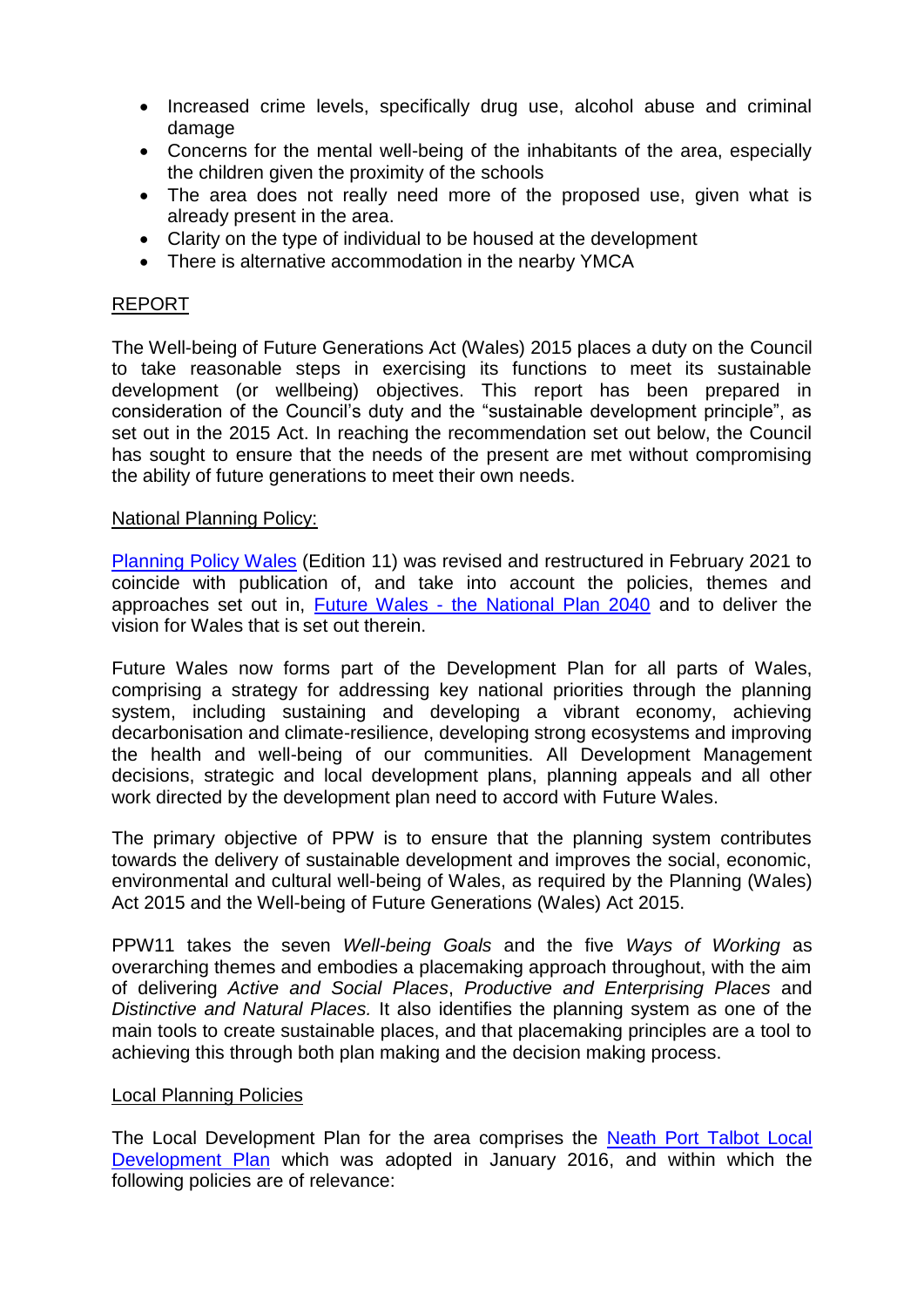Topic Based Policies *:*

- **Policy SC1** [Settlement limits](https://www.npt.gov.uk/PDF/ldp_written_statement_jan16.pdf#PAGE=38)
- **Policy TR2** Design and Access of New Development
- **[Policy BE1](https://www.npt.gov.uk/PDF/ldp_written_statement_jan16.pdf#PAGE=87)** Design
- **Policy OS1** Open Space Provision

The following SPG is of relevance to this application: -

- [Planning Obligations](https://www.npt.gov.uk/pdf/spg_planning_obligations_oct16.pdf) (October 2016)
- [Parking Standards](https://www.npt.gov.uk/PDF/spg_parking_standards_oct16.pdf) (October 2016)
- [Design](https://www.npt.gov.uk/media/7237/spg_design_july17.pdf) (July 2017)

## Issues

Having regard to the above, the main issues to consider in this application relate to the principle of development, together with the impact on the visual amenity of the area, the amenities of neighbouring residents, and highway safety.

## Principle of Development

For the purposes of the adopted Local Development Plan, the site is located within the defined settlement limits of Port Talbot. Policy SC1 'Settlement Limits' states:

*Development within settlement limits that is proportionate in scale and form to the role and function of the settlement as set out in the Settlement Hierarchy will be acceptable in principle.*

In view of the above, it considered that the proposal adheres to this policy given the scale and form of the building remains untouched externally and its residential use is considered to be an appropriate land use in terms of the settlement limit location.

Notwithstanding the above, it is acknowledged that the Local Development Plan does not contain any direct planning policies for Special Housing or Emergency refuge accommodation. In such unique circumstances each proposal will be treated on its own individual merits.

Having regard to the proposal for short-term emergency accommodation, it is noteworthy that Julie James, the Minister for Climate Change, has very recently issued a letter (August 2021) to all Welsh Local Authorities emphasising that throughout the Covid-19 pandemic Welsh Government, working closely with local authorities, have taken unprecedented steps to support people experiencing homelessness to ensure they have been able to access accommodation together with the support they need to stay safe. This has included specific guidance and additional funding to support an inclusive approach to ensure no-one is left without accommodation and support.

The Minister also identifies that the Welsh Government's recently published [Programme for](https://gov.wales/programme-for-government-2021-to-2026-html) Government makes clear their commitment "*to fundamentally reform homelessness services to focus on prevention and rapid rehousing*" and that a Green Paper will be developed for publication next year to set out the legislative mechanisms required to support this change. She further emphasises that "*as well*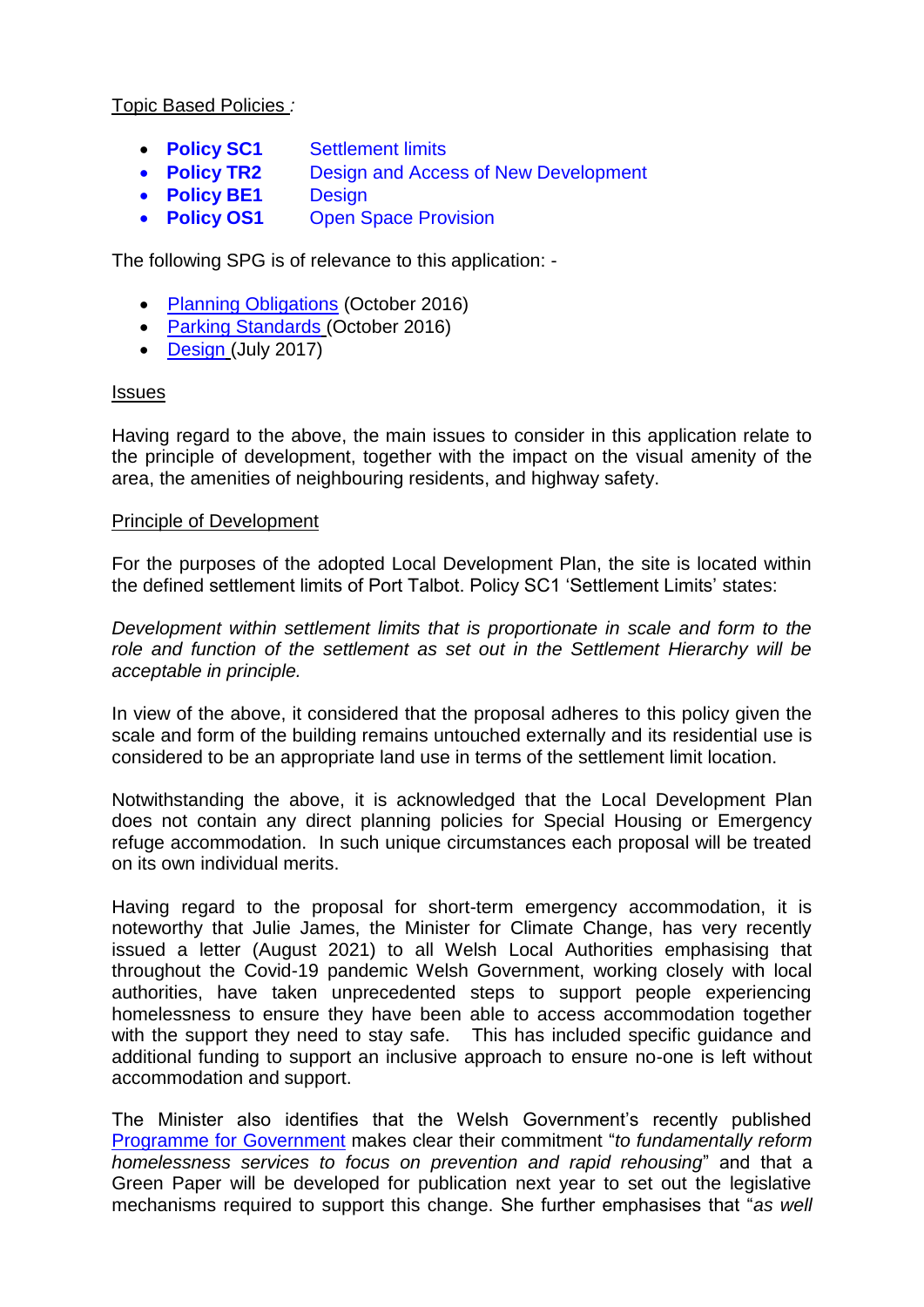*as fundamental reform of homelessness services, the move to a rapid rehousing approach also requires a sufficient supply of affordable homes and the social sector has a key role to play in this".*

In addition to its residential use being acceptable in principle in land use planning terms therefore (subject to an assessment of its impacts below), it is also clear that the specific nature of accommodation proposed under this application is much needed, and forms one part of a much wider programme / strategy which seeks to ensure essential and active support for those persons experiencing homelessness, ensuring they have access to accommodation and associated support needed to stay safe.

That being said, there are local concerns over the introduction of such emergency accommodation (noting the presence of the YMCA nearby also). In this regard there is, of course a need to focus on land use planning issues (as opposed to who might occupy such accommodation), albeit with an appreciation that community cohesion is important. Nevertheless it is imperative that this type of accommodation is 'managed' correctly to ensure the amenity of the community is preserved and protected.

The applicant has given strong assurances that this charitable use will be managed through the company based on the ground floor at all times, and this relationship is considered to be critical to the acceptability of the proposal. However given that the ground floor use is existing and does not form part of this submission, Officers advised that assurances of how the ground floor ties in with the floors above would have to be clearly set out within a Management Plan.

Accordingly, following consultation with officers, the applicant agreed to submit a fully detailed [Management Plan for Emergency Refuge Accommodation.](https://maps.npt.gov.uk/iDocsPublic/ShowDocument.aspx?id=738043) The Management Plan details that the Registered Charity would run their floating support service from the ground floor offices, and then goes on to define a clear registration procedure which caters for the individual needs of the person in question. This dropin service on the ground floor would only be available during week-day office opening hours. The applicant has also clarified that there will be a 24 hour warden present on site, which forms part of their 24 hour staffing project.

Management of the accommodation in accordance with such approved management plan would ensure any potential issues arising from the nature of accommodation would be dealt with swiftly and at source, and can be controlled by condition. Such condition would also ensure that the accommodation is used only as 'emergency accommodation' managed by the occupant of the ground floor in accordance with the approved management plan.

Finally, it is noted that the Housing Team in Environmental Health have assessed the proposal and have offered no objections to the development. However, they have noted that whilst they accept the arguments put forward in the Planning Statement that the building will not contain residential dwellings in the traditional sense, Environmental Health consider that the proposed self-contained flats would meet the definition of a 'dwelling' contained in Part 1 of the Housing Act 2004, and as such will be subject to the provisions of that legislation to provide safe and healthy housing.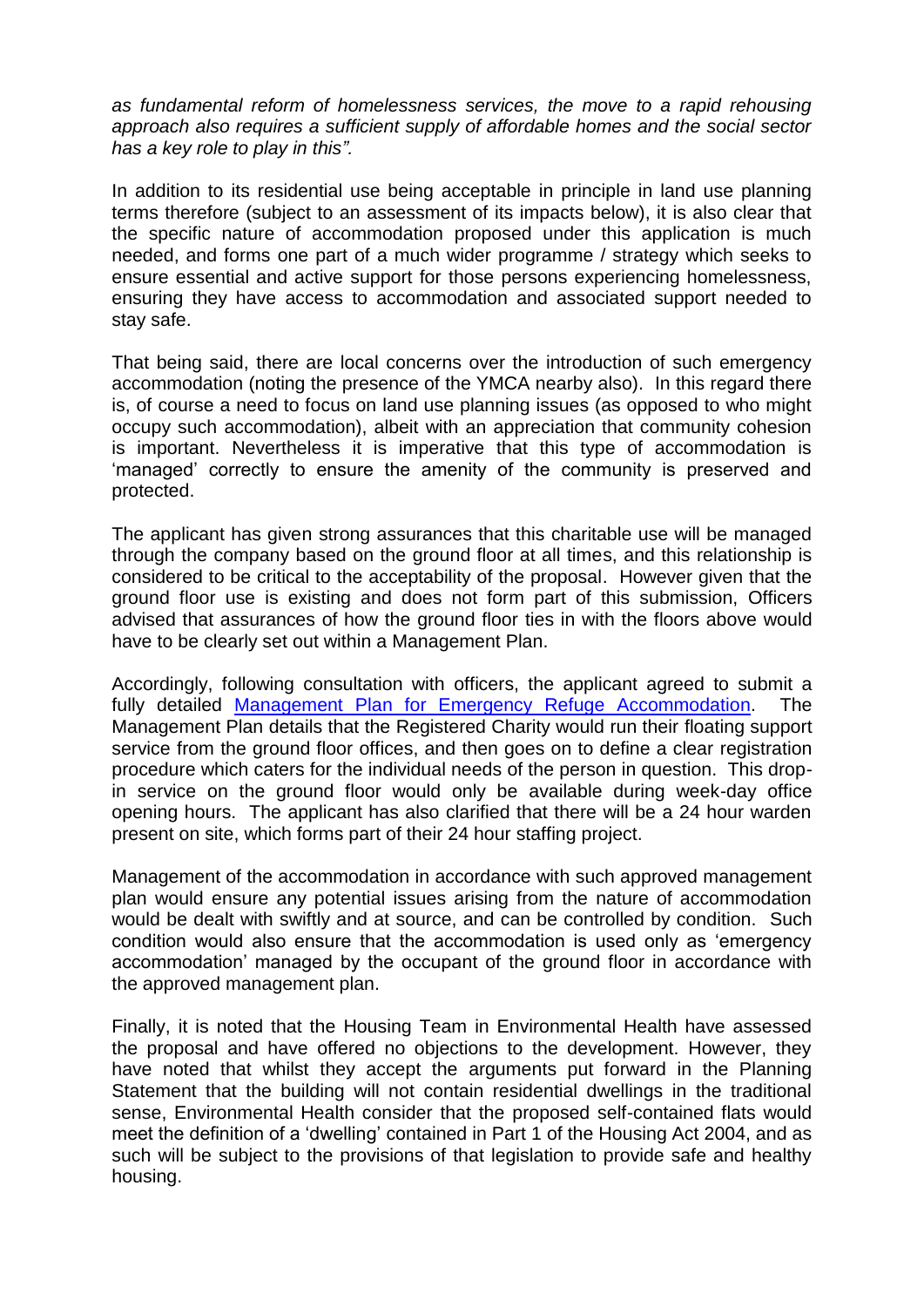# **Impact on Visual Amenity**

This proposal does not include an external alterations to the building. Subsequently there will not be any visual impact be it negative or positive on the host property nor on the established character and appearance of the street scene or wider area.

#### Impact on Residential Amenity

There is no conflict between distances allowable between habitable room windows or the overlooking of private space. In the absence of any proposed external alterations and extensions to the applicant property, any potential issues regarding overbearing and overshadowing have been eliminated. The emergency refuse use is similar in terms of noise and disturbance to that of a residential use. That being the case, it is considered that the residential properties immediately adjacent to the property will not suffer any noise and disturbance over and above what is currently enjoyed on site.

In view of the above, there is not considered to be any adverse impact on residential amenity.

## Parking and Access Requirements and Impact on Highway Safety

It is noted that the site has no existing on-site parking provision to serve the existing commercial uses. It is therefore appropriate to consider the proposed use against the existing use, discounting the ground floor which does not form part of this application (albeit intended to form part of the management of the wider unit).

In this regard, the existing office accommodation on the upper floors (approximately 335 sq.m. gross external) would require 1 space per 20 sq.m. equating to approximately 17 spaces (max). In comparison, the proposed use – based on 12 individual residential units – would require 12 spaces plus one visitor space per five units, giving a total requirement of 15 spaces.

Each of the above figures could potentially be relaxed further due to the sustainable location of the property, while it would also be reasonable to conclude that all of the intended occupants of the accommodation would be unlikely to own a vehicle. However for the purposes of this application it is considered that in view of the above calculations it would be unreasonable to object to the proposal on highway safety grounds given that the proposed use would have a lesser parking requirement than the existing authorised use.

The Head of Engineering and Transport (Highways) has also assessed the proposal and has not offered any adverse comments, such that there is not considered to be any adverse impact on highway and pedestrian safety.

# Planning Obligations

The Community Infrastructure Levy Regulations 2010 came into force on 6<sup>th</sup> April 2010 in England and Wales. They introduced limitations on the use of planning obligations (Reg. 122 refers). As of  $6<sup>th</sup>$  April 2010, a planning obligation may only legally constitute a reason for granting planning permission if it is: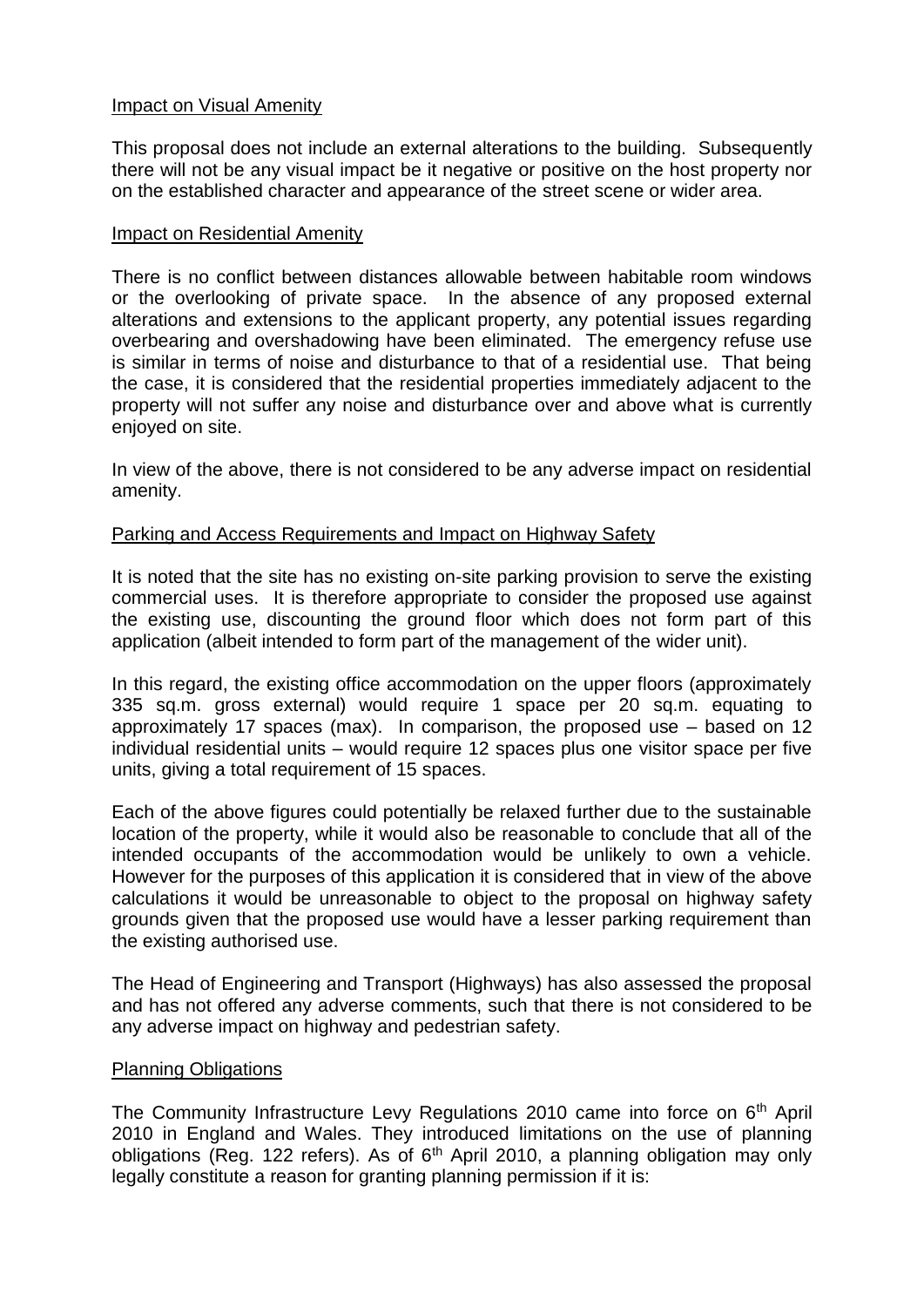- (a) necessary to make the development acceptable in planning terms;
- (b) directly related to the development; and
- (c) fairly and reasonably related in scale and kind to the development.

The site lies within the Port Talbot ward, where there are existing ward shortfalls in all categories of open space. The development has the following open space requirements (taking into account that no children's play space is required for one bedroomed flats):

| Pitch sport:         | 369sqm           |
|----------------------|------------------|
| Non pitch sport:     | 144sqm           |
| Children's play:     | 0 <sub>sqm</sub> |
| Informal open space: | 176sqm           |
| Allotments:          | 61sqm            |

Potential S106 Capital costs for Public Open Space are as follows:

| Pitch sport     | £3,976  |
|-----------------|---------|
| Non pitch sport | £14,420 |
| Children's play | £٥      |
| Informal        | £882    |
| Allotments      | £672    |
| Total           | £19,950 |

The above contributions will be secured by a Section 106 Legal Agreement.

#### **Other Matters**

*Responses to matters raised in representations not covered in the report on the main issues.*

As identified earlier in this report, a number of objections were received in response following the publicity exercise. In response to the main issues raised which have not been addressed elsewhere in this report, the following comments are made:

• Issues such as the type of individual potentially using the premises and unsubstantiated claims of crime are not material planning considerations and therefore did not form part of the determination process.

#### CONCLUSION:

The decision to recommend planning permission has been taken in accordance with Section 38 of The Planning and Compulsory Purchase Act 2004, which requires that, in determining a planning application the determination must be in accordance with the Development Plan unless material considerations indicate otherwise. The Development Plan comprises Future Wales - the National Plan 2040 and the Neath Port Talbot Local Development Plan (2011–2026) adopted January 2016.

It is considered that the proposal represents an appropriate form of development that would have no unacceptable impact on residential and visual amenity and highway